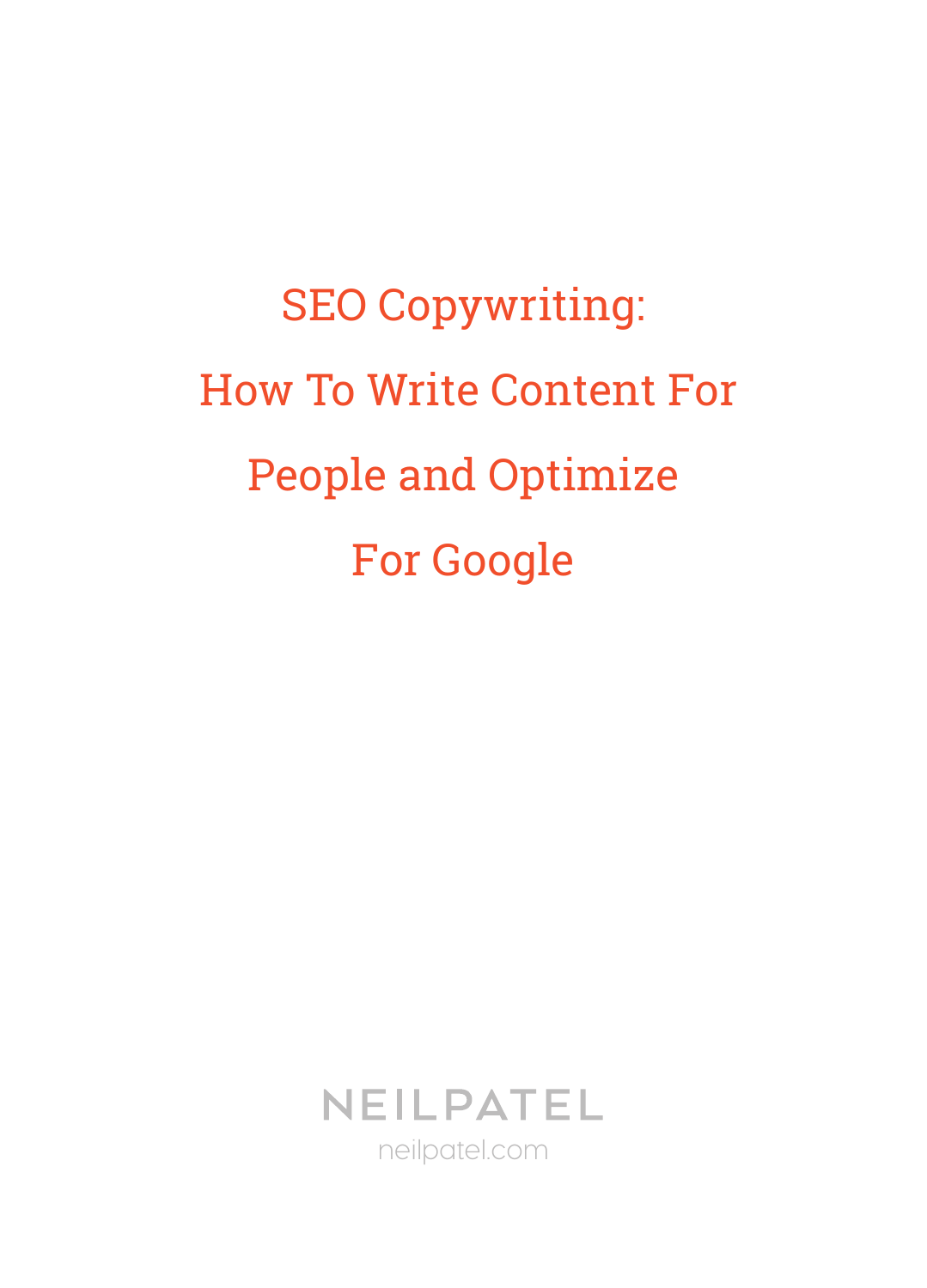# Understanding Copywriting

Copywriting is the art and science of creating content that prompts the reader/end user to either buy a product, subscribe to a list, take a test drive, or take some other action that will benefit you.

## What is SEO Copywriting?

SEO copywriting is all about creating useful, compelling, and valuable content, which targets specific keywords so that other people will gladly promote it on social media platforms. This increases the authority and relevance of your content and improves its ranking in Google for the selected keywords.

## Elements of SEO Copywriting

Here are the 6 elements of SEO copywriting that matter:

## **Element 1. Site speed-**

To measure site speed you can use Pingdom's website speed test. Remember, if your site load time more than 2 seconds, then you should take steps to improve it.

### **Element 2. Headline-**

Your content may be valuable, but if your headline is mediocre, your click through rate will be low. You can use the *Inbound Now tool* to generate blog post/article ideas.

Here are some suggestions regarding headline:

| <b>Clickable and optimized</b><br>small business headlines            | <b>SEO and user-friendly</b><br>fitness headlines                | <b>Well-optimized and</b><br>catchy "relationship"<br>headlines |
|-----------------------------------------------------------------------|------------------------------------------------------------------|-----------------------------------------------------------------|
| <b>7 Small Business Trends</b><br>That Will Affect Your Sales         | 10 Workout Secrets<br>For Women That Work                        | 3 Funny Ways To Get Your<br>Ex-Boyfriend Back                   |
| How To Start a Small<br><b>Business That Customers</b><br>Will Love   | Best Way To Lose 10<br>Pounds After Pregnancy                    | How To Renew Your Love<br>Life with Your Spouse                 |
| <b>Small Business Funding:</b><br>How To Raise \$20,000 In<br>60 Days | Personal Trainer Kits:<br>Become a Certified<br>Personal Trainer | What Does It Take To Have<br>a Fabulous Wedding?                |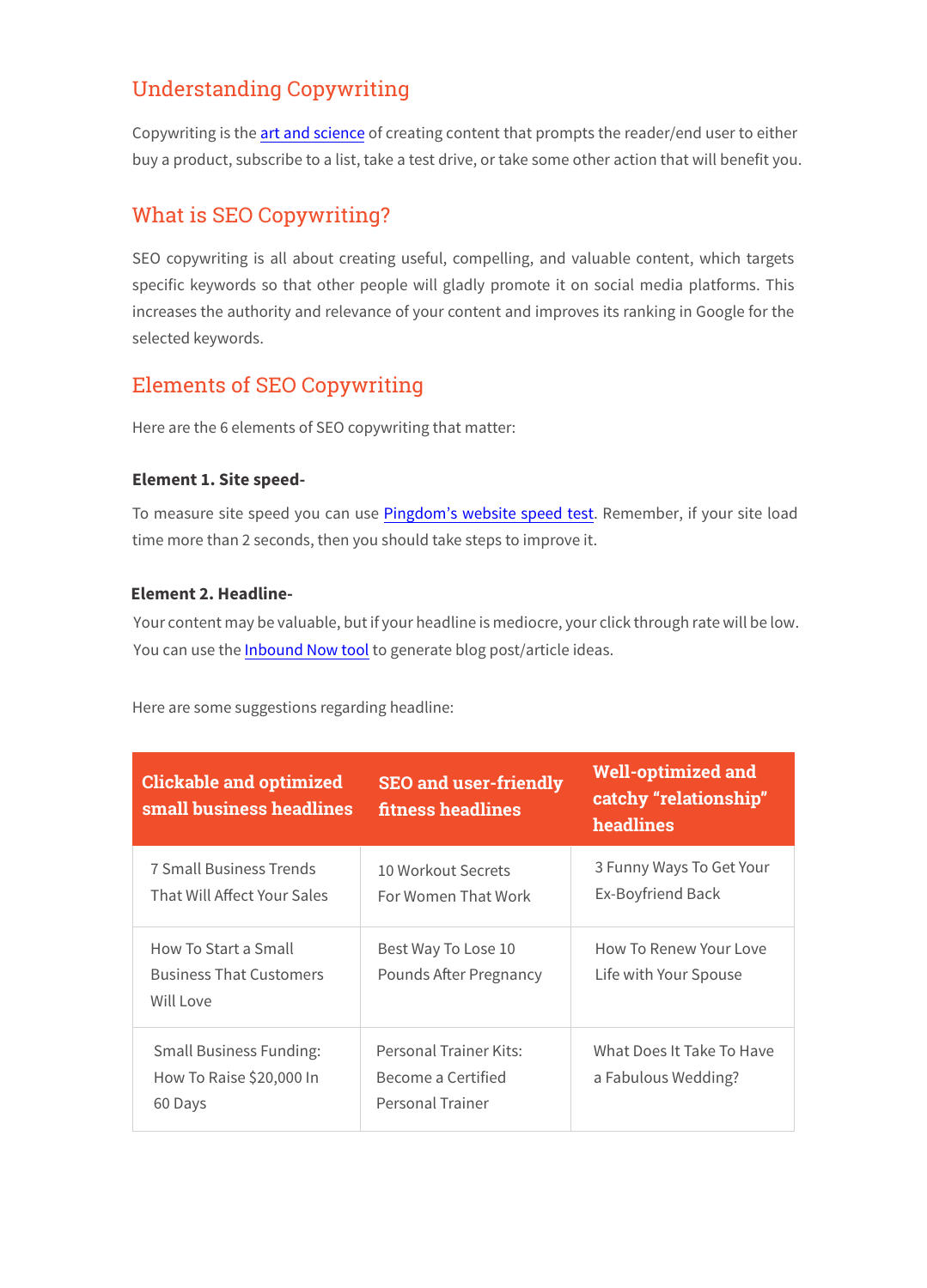**Please Note:** If you want your whole title to be visible in search engine results, keep it under 72 characters. This will also increase your click-through rates.

### **Element 3. Content-**

The content itself is a vital element of SEO copywriting. People looks for useful content, search engine also feed on fresh content, which is why consistently update your site.

Make sure contents content the following elements:

| Things to do                                                      | <b>Remarks</b> |
|-------------------------------------------------------------------|----------------|
| Are you targeting a keyword phrase<br>within the content title?   |                |
| Are you solving a problem through your<br>writing?                |                |
| Are you writing a compelling introduction<br>to hook the readers? |                |

## **Element 4. Meta Description-**

Before writing your content, and again before publishing it, use meta descriptions to help guide search engines. For SEO purposes, the meta description should be 150 – 160 characters. How do you write meta descriptions that catch people's attention, as well as rank well in Google?

Use these tips:

- Keep under 150 characters (including spaces).
- Bonus-For mobile, keep descriptions to 113 characters (including spaces).Check out Mike's post on this topic
- Give a short description of what the page is about and include a call to action to entice searchers to click though to your site.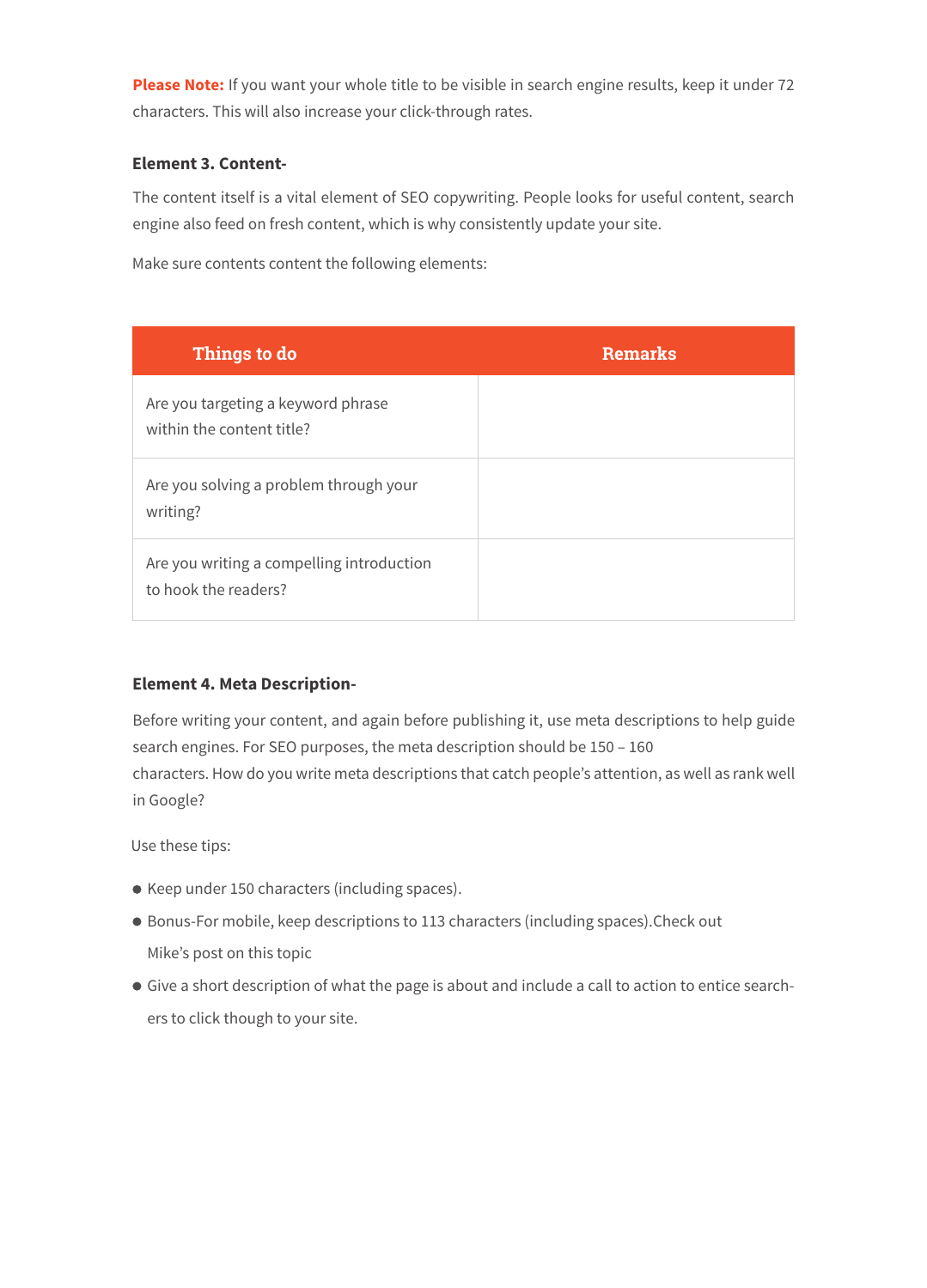- Include target keywords! Same as title tags, if the keywords in your description are in the user search query, they will be bolded. Showing your page is relevant to the user search
- Ensure your meta descriptions are also unique across all pages of your site. Duplicate meta descriptions are often time overlooked by webmasters, but Google will flag these

#### **Element 5. Keyword Frequency-**

Keyword frequency means how many times your chosen keywords appear on the web page. To check your keyword density, use the SEObook keyword density tool.

#### **Element 6. Page Links-**

Links are the basic building blocks of your web page. Follow these rules while linking to other sites:

1.Link to relevant pages within and outside your site in your introduction

2.Link to more in-depth guides or content on your page or other sites

3.Link with appropriate anchor text, which flows naturally with the content

## SEO Copywriting Tools & Resources:

To fully understand and implement SEO copywriting best practices, you need viable tools and resources. Here are some that I recommend:

#### **Unsuck-it**

This is a free web app that you can use to make your words, sentences, and paragraphs flow smoothly. You can replace jargon with fun words in five seconds.

#### **RhymeZone**

A lot of people love reading poetry and admire poets. Use this handy tool to make your copy appealing to the right audience.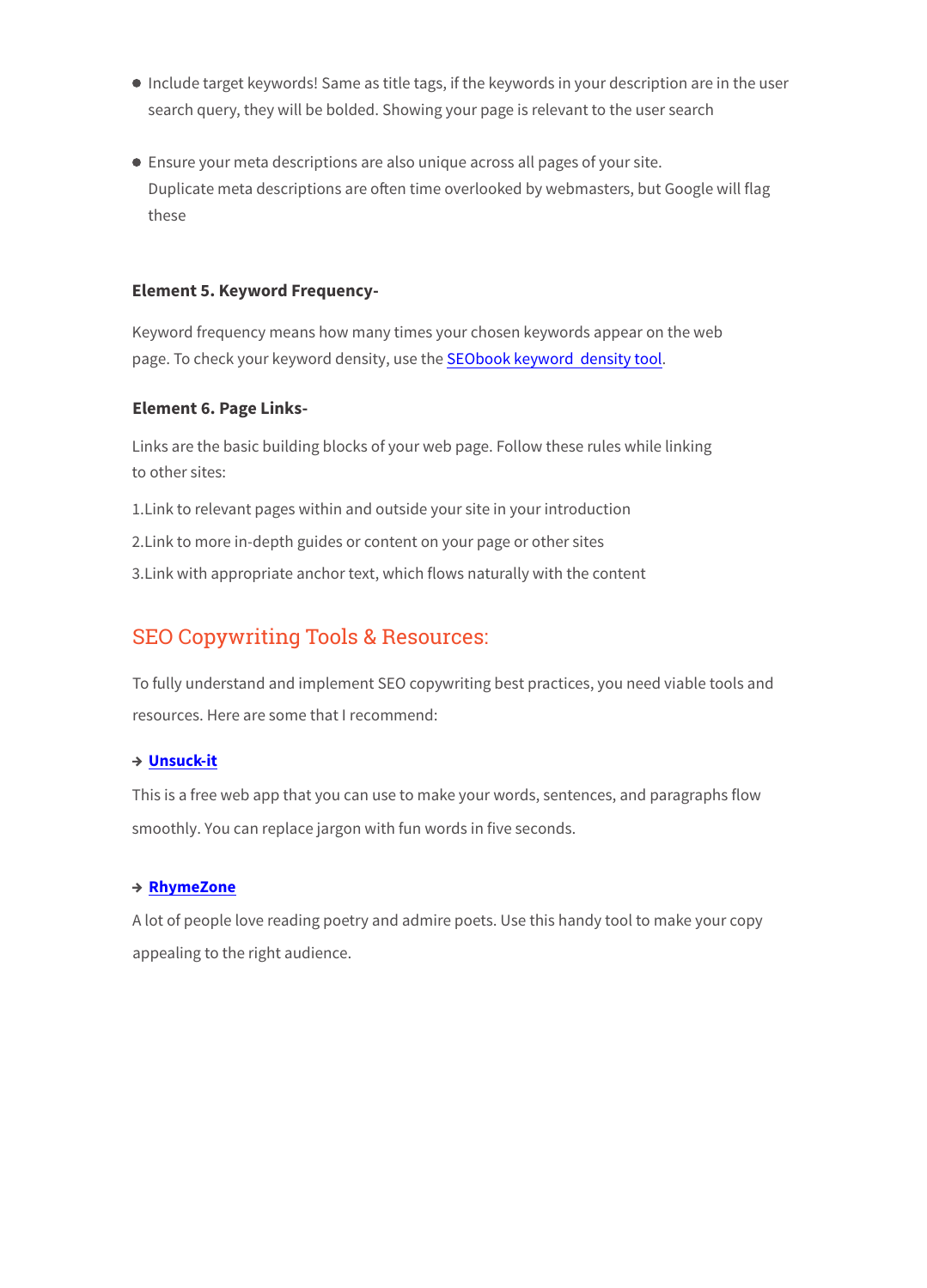#### **Read-Able**

This simple tool helps you optimize your content for 7th – 8th grade level. This ensures that a wider audience will enjoy your content and click the headline when it shows up in Google results pages.

#### **Live-Keyword-Analysis**

Use this free SEO tool to accurately calculate the keyword density ratio for a piece of content.

#### **Kill Writer's Block**

Use this tool to generate creative ideas for your next blog post.

#### **[Quick Sprout](http://www.quicksprout.com/)**

Find out why you're not generating enough traffic from Google, even when your long-tail keywords are ranking highly.

#### **[EMV Headline Analyzer](http://www.aminstitute.com/headline/)**

How much does your headline appeal to your readers' emotions? This free tool will analyze your headline and give you a score.

Here is a [list of other resources](http://writtent.com/blog/15-must-tools-professional-copywriters/) and tools that are useful for SEO copywriting.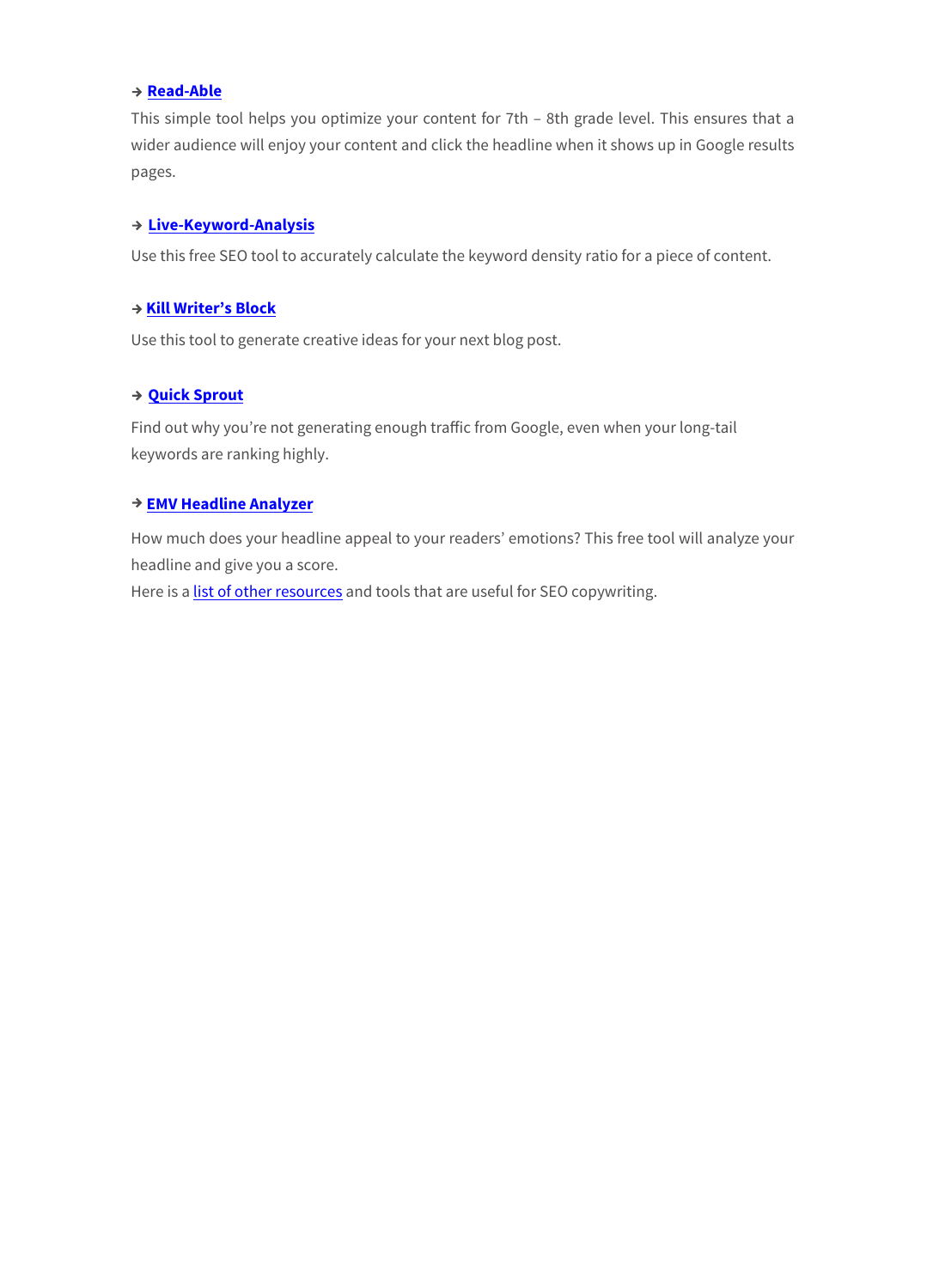# Writing Useful Content For People

A [recent study](http://www.quicksprout.com/2014/10/31/how-to-create-content-that-drives-lots-of-organic-traffic/) shows that even if your content is useful, it still needs three additional elements in order to drive organic traffic:

- 1. Optimized for many keywords with lots of searches
- 2. A reasonable number of trusted backlinks
- 3. An evergreen idea/topic

### **Search users' intent:**

There are two important keyword classifications-

| <b>Informational keywords</b>                                                                                                                                                    | <b>Commercial keywords</b>                                                                                                                                                                                                                                                     |
|----------------------------------------------------------------------------------------------------------------------------------------------------------------------------------|--------------------------------------------------------------------------------------------------------------------------------------------------------------------------------------------------------------------------------------------------------------------------------|
| The major reason why people search with<br>these is that they want useful information<br>without having to pay for it. Informational<br>keywords are usually "how-to" in nature. | Commercial show an 'intent' to buy.<br>These keywords usually show<br>"desperation" from the searcher.<br>Commercial keywords usually contain<br>certain prefixes and suffixes, like reviews,<br>buy, order, review,<br>comparison, compare, free shipping, best,<br>fast etc. |

Google still uses keywords to gauge what a particular web page is about. I follow a 3-step plan when targeting keywords in my content:

**Step 1.** I include the primary keyword on the headline. For example if my keyword is: conversion rate optimization. My headline maybe, 7 Ways To Make Conversion Rate Optimization Work For You

**Step 2.** I use alternative keywords in the introduction, meta description and title tags. For example, What is the best way to increase your conversion rate with every blog post that you write? You know how important this is, especially when it seems as though your best content isn't generating organic traffic, social shares and sales.

**Step 3.** I write naturally to please my readers and then deliberately include the primary keyword in the conclusion.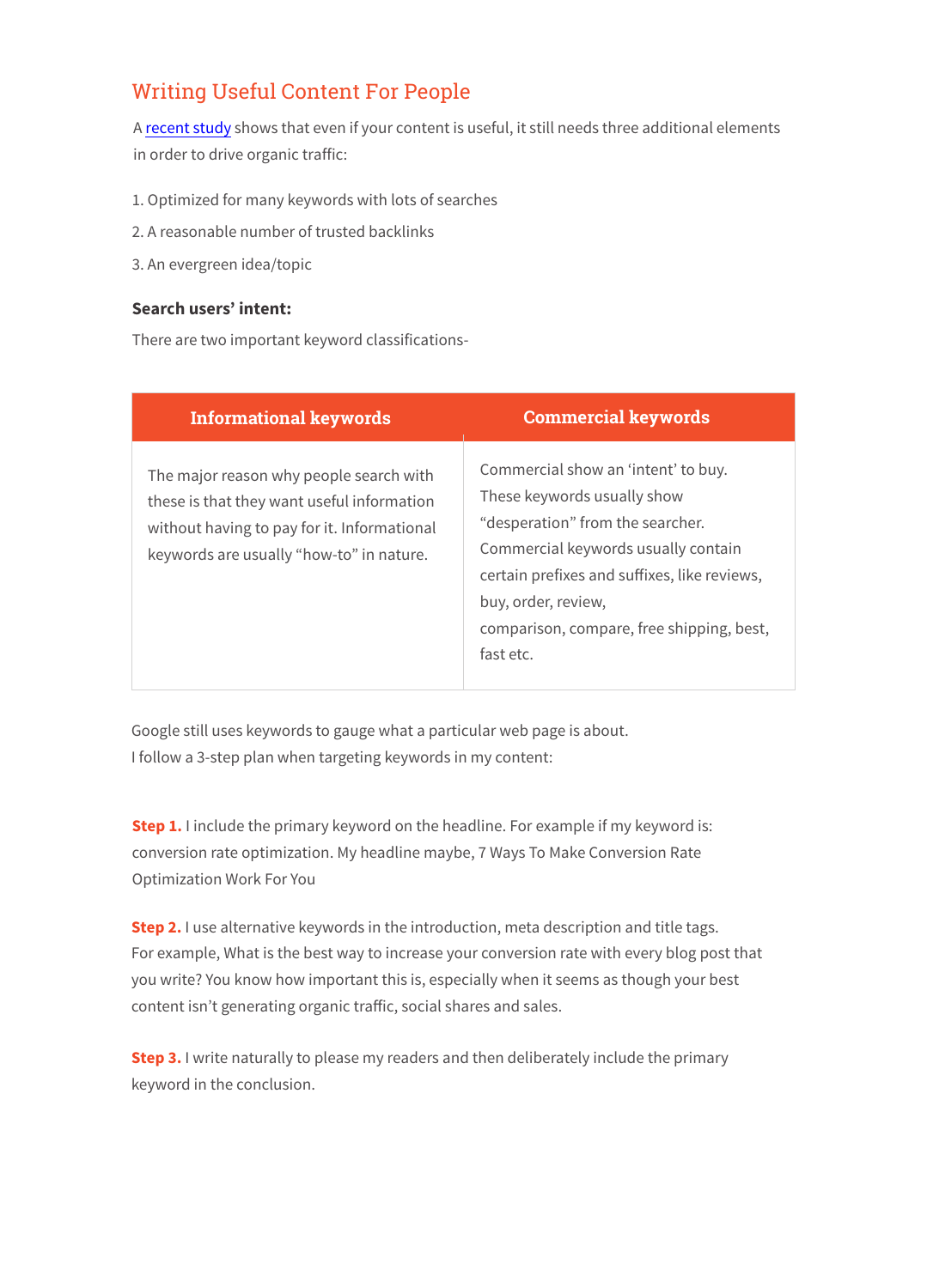**Storytelling:** In SEO copywriting, storytelling can set you apart, because human beings love good stories.

Example: A great example of a successful brand story is [The Lego Movie.](http://www.imdb.com/title/tt1490017/) According to Marcus Sheridan, who is also a great storyteller, "Lego doesn't sell 'blocks' at all, they sell possibilities."

#### **Humor:**

One of the reasons why you should write with humor is to keep the reader/ audience engaged.

**Example:** A professional blogger and public speaker who usually adds humor to her content is [Marie Forleo](http://www.marieforleo.com/)

Case study: The case study is one of the [15 types of content](http://www.quicksprout.com/2014/04/14/how-these-15-types-of-content-will-drive-you-more-traffic/) that will drive more traffic to your site. Case studies can make for powerful content. I've seen them rank in Google's top 10, because they're highly useful.

## Keyword Research for Content Creation

Long-tail keywords are the best way to go in modern SEO, because top brands are not targeting those terms.

Go to [Google Keyword Planner.](http://google.com/sktool/) Plug the topic into the search box, then click "Get Ideas."